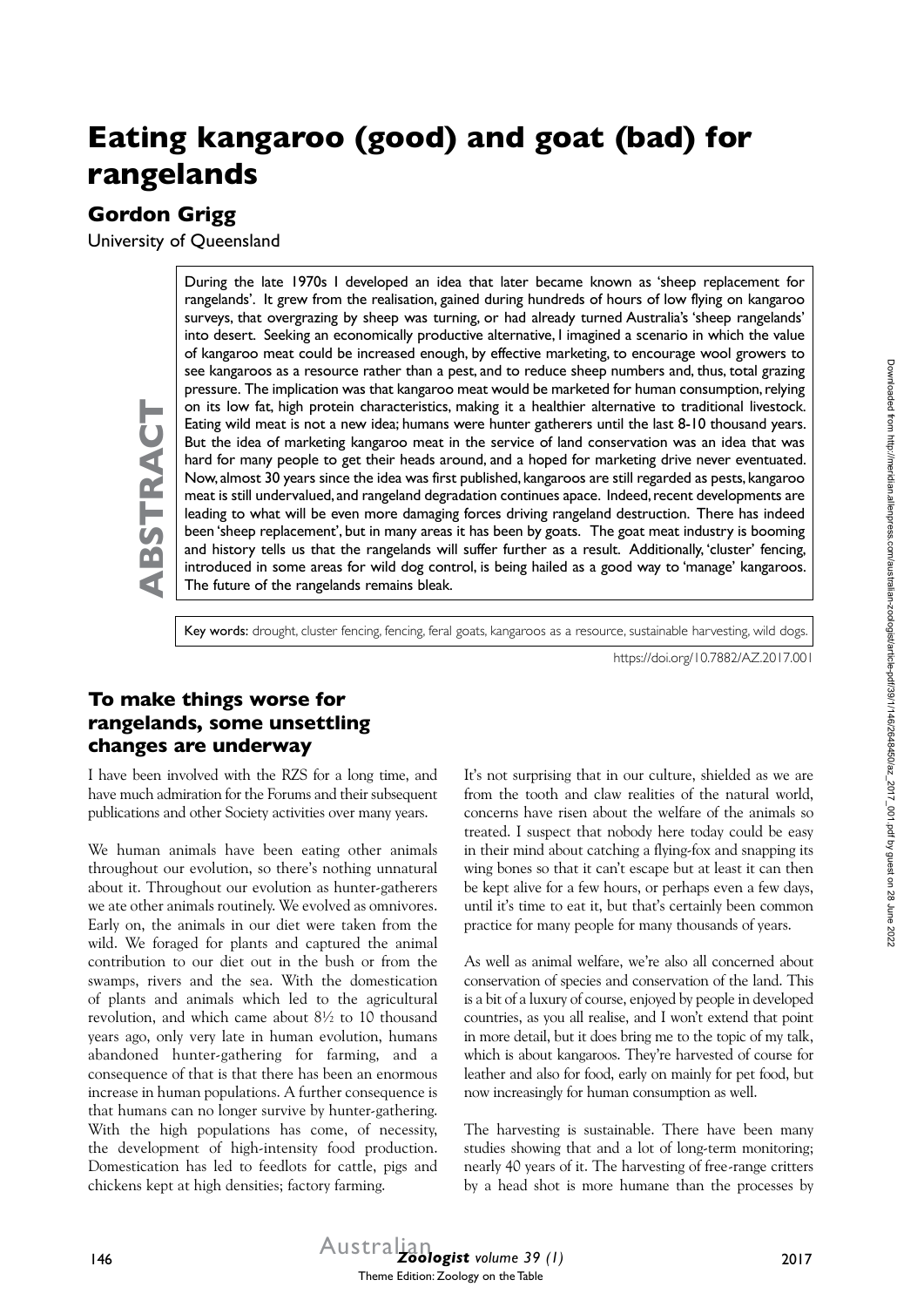which many domesticated animals are raised, transported and slaughtered. There are concerns about the survival of young at foot, but that is becoming addressed with an increasing focus on shooting only the males. There's no doubt that eating kangaroo meat is natural. Aboriginal Australians have been doing it for thousands of years, and also the meat is superior to other red meats in terms of human health. Also, the harvest of free-range kangaroos is much more acceptable than growing animals for food in batteries or in feedlots.

What I am going to talk about is a different motivation for harvesting kangaroos, that is, still for food, but in the service of land conservation, rangeland conservation, because that is where my particular interest lies, and many of you will know that over many years I've been campaigning in support of redefining kangaroos from a woolgrowers' pest to a woolgrowers' resource.

The argument was and is that if woolgrowers in the sheep rangelands could get significant income from the kangaroos on their land, they could keep fewer sheep and thereby reduce the total grazing pressure on their land. I saw that as a conservation positive, and I still do. The idea that kangaroo harvesting could be made to serve rangeland conservation came from flying kangaroo surveys over Australia's sheep rangelands, initially in South Australia but also in Queensland and New South Wales and, twice, we managed to assess populations across the whole geographic range of the harvested species in Australia.

With plenty of time to look out the window as I flew long transects at low level while the observers counted, I had plenty of opportunity to observe the surrounding countryside from 76 m above it. Early on, I was struck no, more than struck - I was appalled by the extent of the land degradation I saw and, what's more, it was absolutely, indisputably, clearly a consequence of overgrazing by sheep. I felt there had to be a better way, and I thought about it for a while and talked about it with a lot of people, and finally put out those ideas in an article for The Australian Zoologist, which was actually a transcript of a talk I had given at an RZS meeting (Grigg 1987).

So the idea I am talking about is not new, it has been around for many years and has been well publicised, but it is worth having it rehearsed a little just here. What the article was arguing in 1987 was that even though there was already a lot written about kangaroo harvesting, the idea of hitching it to aspirations for land conservation was a new facet. The article was essentially a recommendation to initiate a marketing drive to make hither-to undervalued kangaroos so valuable that landowners would start to see them as a marketable product that they could make money out of instead of just giving them away to the shooters. That would also give landowners a mechanism for reducing the number of sheep they were carrying, thus reducing the heavy impact their sheep were making on their land. They could reduce total grazing pressure and, of course, instead

of seeing kangaroos only as a pest, they would come to see them as a resource. This would require good marketing and I suggested that a meat price rise of three to five times would be necessary. The idea subsequently became known as "Sheep replacement therapy for rangelands'.

Putting forward a proposal like that, of course led to a lot of criticism, and led me, and supportive colleagues in the RZS such as Mike Augee and Dan Lunney, into having to respond to attacks from various sides. RSPCA was generally supportive, but there was, inevitably, criticism from animal rights organisations and that continues. Some landholders also took exception, because I was mentioning land degradation (and blaming them).

So the RZS organised a substantial public Forum, at the University of New South Wales, inviting speakers from every interest group. And a jolly day was had by all, even with a band of protesters chanting outside. Naturally, with Dan Lunney involved, it was published, and the publication remains a very useful document (Lunney and Grigg 1988).

Over the next several years I took every opportunity to speak to graziers. It became a campaign. I talked in all states and with many grazier organisations and took every opportunity to speak. The ideas became very well aired and the people that I talked to, the audiences that I talked to always responded politely, often positively and sometimes even warmly, but there was always a caveat: IF the price gets high enough…….

The idea stimulated a workshop on the general topic of using a sustainable wildlife harvest as a conservation tool (Pople and Grigg 1994), as a component of a symposium "Conservation Biology in Australia and Oceania", hosted by the University of Queensland's then Centre for Conservation Biology (CCB) in 1991. The recommendations from the workshop generated a set of general principles that should guide decisions about wildlife harvest and these were later embodied in the Australasian Wildlife Management Society's position paper on the Sustainable Commercial Use of Wildlife.

A second symposium hosted by the University of Queensland's CCB in 1994, "Conservation through Sustainable use of Wildlife" focussed directly on the general topic (Grigg, Hale and Lunney 1995) and included several important papers focussing on kangaroo harvesting.

The specific concept of woolgrowers being able to supplement income from kangaroos, and reducing sheep numbers and, thus, total grazing pressure has been explored by two practical studies which attempted to implement the concept, both supported financially by the Rural Industries Research and Development Corporation (RIRDC). These were George Wilson's Wildlife Management Conservancy projects under a Sustainable Wildlife Enterprises (SWE) initiative, and Michael Archer's FATE (Future of Australia's Threatened Ecosystems) project.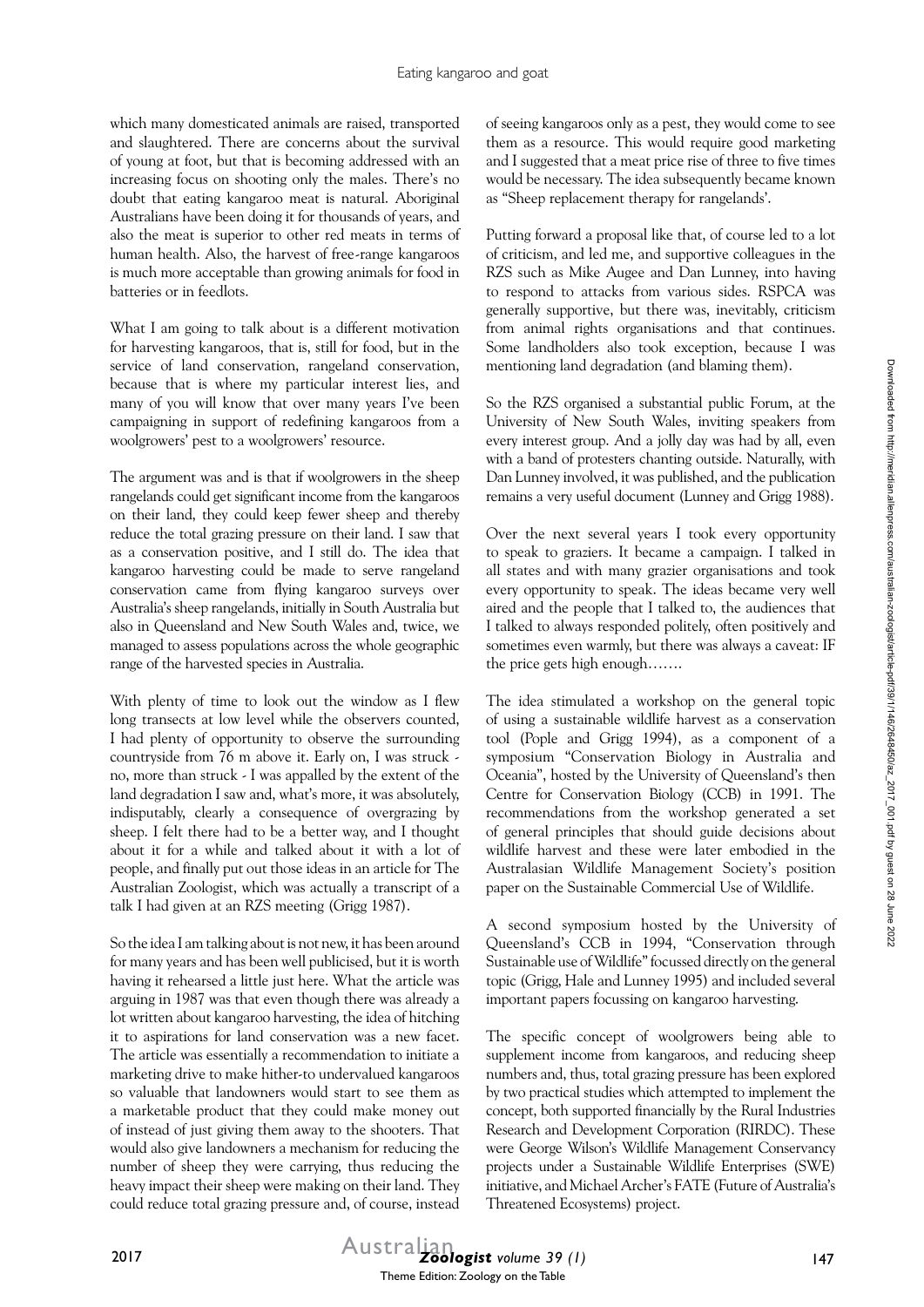George Wilson's model, as expressed by Wilson and Mitchell (2004) was to engage groups of landholders with an interest in communal management of wildlife resources and habitat protection to come together to form sub catchment cooperatives called Wildlife Management Conservancies (WMC) that can benefit financially from their conservation activities. The plan was implemented at two locations, the Maranoa Wildlife Management Conservancy in the Maranoa-Balonne catchment near Mitchell, Queensland and the Murray-Darling Rangeland Conservancy located on the Murray River near Wentworth in NSW. The Maranoa Kangaroo Cooperative continues to operate and makes a small annual profit from its chillers. However, it has not delivered the income stream to its major shareholder, the Landcare group, nor fostered the wider conservation benefits and other benefits to landholders (George Wilson *pers. comm.* 4 July 2016).

The FATE project (Ampt and Baumber 2010) aimed to '*explore the sustainable use of native species and ecosystems to generate conservation benefits. It concentrated on the management and commercial harvest of kangaroos, but also explored consumer attitudes to eating kangaroo meat, the opportunities and barriers to achieving conservation through sustainable use, the feasibility of the use on native mammals as pets and the potential of regional bio-energy strategies to drive improved natural resource management through native agroforestry*'. The FATE trial was in the Barrier Ranges near Broken Hill (Cooney 2009), also under the SWE umbrella of the RIRDC.

Full marks to both groups for initiative, and the published documentation and reports are important, additive and well worth reviewing, including the model proposed by Cooney, Baumber and Ampt (2008). It is unfortunate, however, that neither seems to have been a resounding success. On the other hand, the lack of a price rise for kangaroo meat, which I saw as a necessary pre-condition, must have been a serious drawback. There was already a good harvest for leather, but the meat price was, and is, quite low.

To my perception, the low price is anomalous; it reflects history, geography, and a relentlessly negative campaign against kangaroo harvesting, including a lot of fallacious claims about health and disease issues. In a wide ranging symposium dealing with potential conservation benefits of wildlife harvesting (Lunney and Dickman 2002) I listed many suggestions about kangaroo meat's many positives that would be grist to the mill of any competent marketing campaign; a very good product with limited availability, and over which Australia has the monopoly (Grigg 2002). And in 2007 I retired and spent the next seven years writing a book about the biology of crocodylians, so kangaroos had a reduced occupancy in my head.

But what brought me back into it was a newspaper article that was sent to me by Dan Lunney not long before this symposium. Under a headline "**Queensland drought: The unusual way we can help our struggling farmers**" was a piece written by Queensland's Sunday Mail journalist Daryl Passmore and published October 25, 2015.

The thrust of it was that Australians should "eat more kangaroo to help drought-hit farmers". *"…tens of thousands of the marsupials are reducing sheep and cattle numbers to virtually zero as the ravenous mobs devour precious pasture and water needed to feed stock.*" A group of southwestern Queensland mayors were said to be "*lobbying Federal Agriculture Minister Barnaby Joyce to kickstart a campaign to boost consumption*."

Quilpie Mayor Stuart McKenzie was quoted as saying "*If there was a return to the grazier that the kangaroos could be harvested (sic), we would look at them in a different light. It changes the dynamic from a pest*,''

The article went on to lament that within a week after rain "*you will have thousands of them and they will eat the grass clear and move on*", that from a quota of 5 million a year only 1.8 million kangaroos were harvested, that kangaroos may outnumber sheep five to one, and that kangaroos starve to death in the drought.

Simply put, because of the drought, Australians were being urged to '*eat more kangaroos to help out drought-struck farmers'*. But no conservation dimension was implied, the urging was aimed at pest control, a means to reduce the number of kangaroos in favour of their sheep and cattle.

So, not much has changed in recent years. Kangaroos are still seen mainly as a pest, harvesting continues, surveys of the populations continue, quotas are set but not reached, and overseas markets are fragile for a variety of reasons. And even though kangaroo has become better established as a meat for local consumption (e.g. it can now be purchased from many supermarkets) and even though it is exported to many countries, it remains one of the cheaper meats, despite its many healthy properties (a red meat suitable for cardiac patients for example) and even though the supply is, in comparison to other red meat, quite limited.

So, is there a future for 'Sheep Replacement Therapy for Rangelands'? In 1987 I was optimistic that it was an idea whose time had come. Well, it still has not.

And, to make things worse for rangelands, some unsettling changes are underway:

The 'sheep replacement therapy' idea was developed at a time when there were many more sheep than there are now; about 160 million then, about 70 million now and, proportionally, fewer are grown for wool. That trend is typical worldwide because the wool price has fallen but, according to Keith Woodford, the problem in Australia is exacerbated because land degradation has left the rangelands less productive (Woodford 2010). Much land used previously for wool growing now grows beef.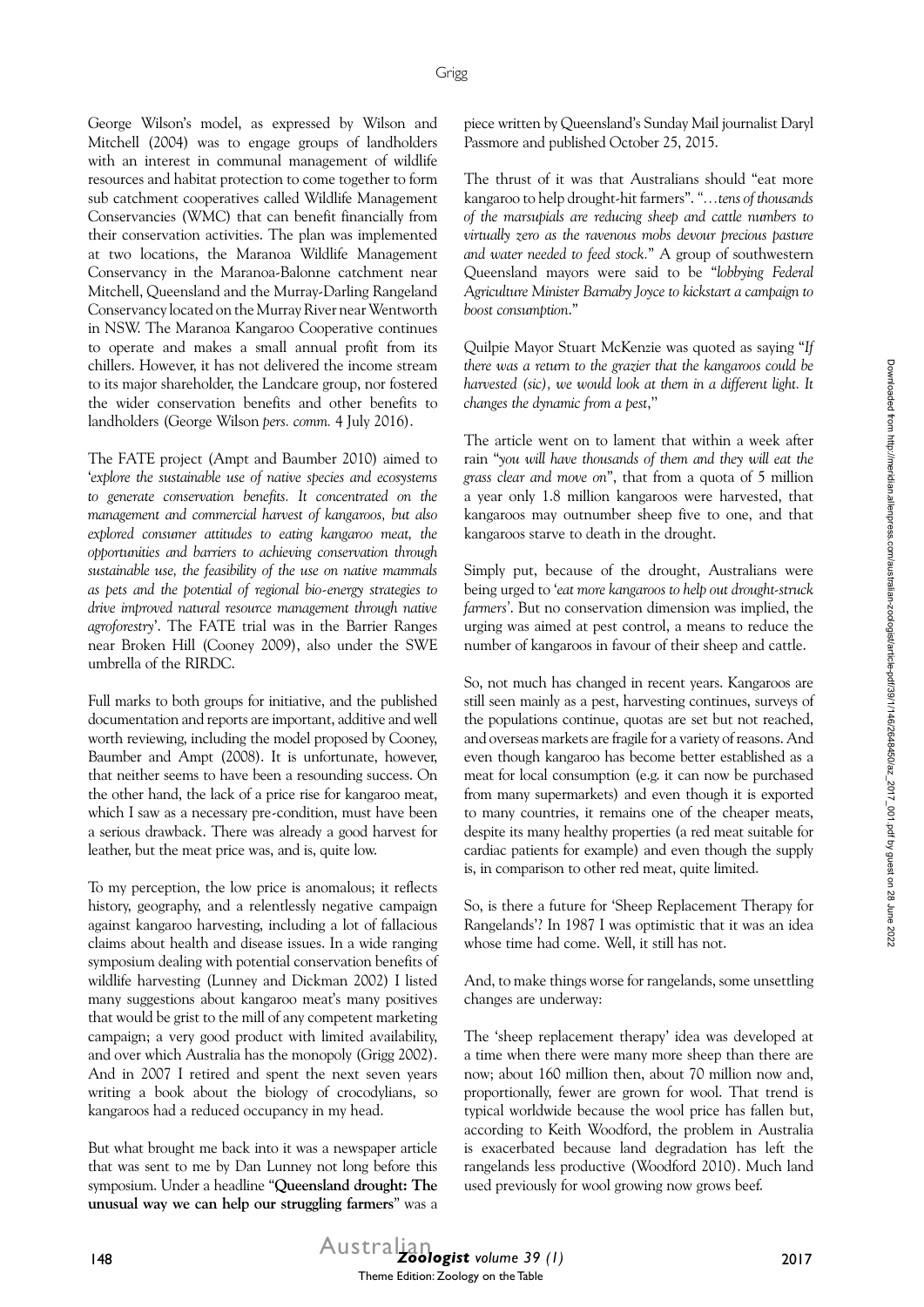Two new developments are very alarming:

- an explosion in goat harvesting and farming and
- a new fencing strategy, designed to control wild dogs.

On aerial surveys for kangaroos, we were certainly aware of there being many, many feral goats, often in very large herds, and we worried about it because of the additional damage they would be inflicting on the landscape. My direct involvement in kangaroo counting ceased in 2002 and up until then at least, people were treating goats mostly as pests and trying to keep their numbers low.

I retired in 2007 and my main focus became writing a book about crocodiles. Soon after the book was published early in 2015 my wife and I went on a trip to the Flinders Ranges and I was astonished at the number of goats we saw (Figs 1, 2), both on and off the national park. Not only were the animals themselves conspicuous in the landscape, so were their tracks (Fig. 3). I'd been in the



Fig. I. Feral goats in the Flinders Ranges, South Australia, March 2015 (photo Gordon Grigg).



Some properties focus on harvesting feral, that is, free range goats, others farm them, contained within fences. An article by journalist Julie Power in Queensland Country Life (June 9, 2015) described a free-range enterprise (Fig. 4) near Bourke, NSW which has an annual income of up to \$5 million from a harvest of 150,000-200,000 feral goats. The article reported that the owner of the property buys them for about \$1.70/kg live weight and exports then for \$4.70, about \$55 per goat. In contrast, on a property near Pooncarie, NSW they are farmed (Fig. 5). The





Fig. 2. Feral goats in the Flinders Ranges, South Australia, Marc.h 2015 (photo Gordon Grigg).

Fig. 3. Goat tracks. Flinders Ranges, South Australia, March 2015 (photo Gordon Grigg).



Fig. 4. Feral goats herded on a property near Bourke, NSW, 2015 (from Queensland Country Life, June 9, 2015).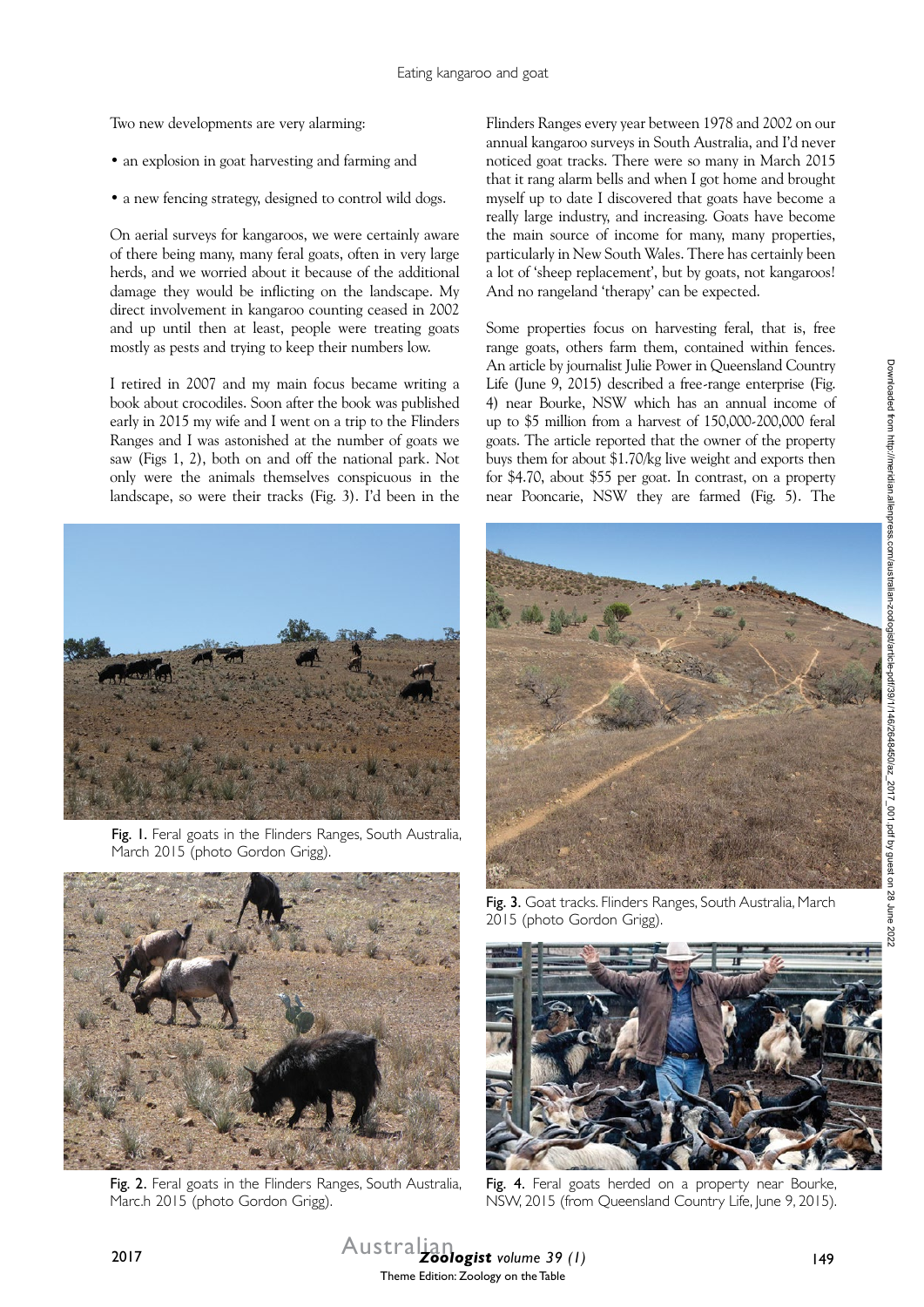farming operation was described in an article in The Land newspaper by Simone Norrie and Nick Heydon (28 May, 2014). The farm's production in 2012 was 20,000 goats at \$3.10 /kg carcass weight, but it was noted that prices and off take do vary with the amount of rainfall and pasture. The owner enthused about the benefit of raising goats; *"There's no crutching, marking or drenching; the only upkeep is keeping the fences up."* There wouldn't be with kangaroos either, and there'd be no need to 'keep the fences up' either.

The distribution of feral goats pretty well overlaps the sheep rangelands (Fig. 6). Australia's feral goat population has increased from 1.4 million in 1997 to 4.1 million in 2008, and in 2010 there were an estimated 3.3 million feral goats in the rangelands (Pople and Froese 2012). A lot of the increase in goat numbers has been in NSW (Fig. 7). Perhaps surprisingly, although Australia is one of the smallest consumers of goat meat it is the world's largest exporter (MLC Fact Sheet, 2013). Most of the export is to the USA with Bahrain and the UAE next, and about 90% of the goats are sourced from feral populations.

It is easy to hear opinions that goats have kept lots of former woolgrowers afloat. In the article in Queensland Country Life mentioned above, the National Party member for the NSW State Electorate of Barwon, which



Fig. 5 Farmed goats herded on a property near Pooncarie, NSW, 2014 (from "The Land", May 28, 2014).



Fig. 6 Distribution and density of feral goats, 2001 (from Pople and Froese 2012. (Copyright State of Queensland, Department of Employment, Economic Development and Innovation, 2012.)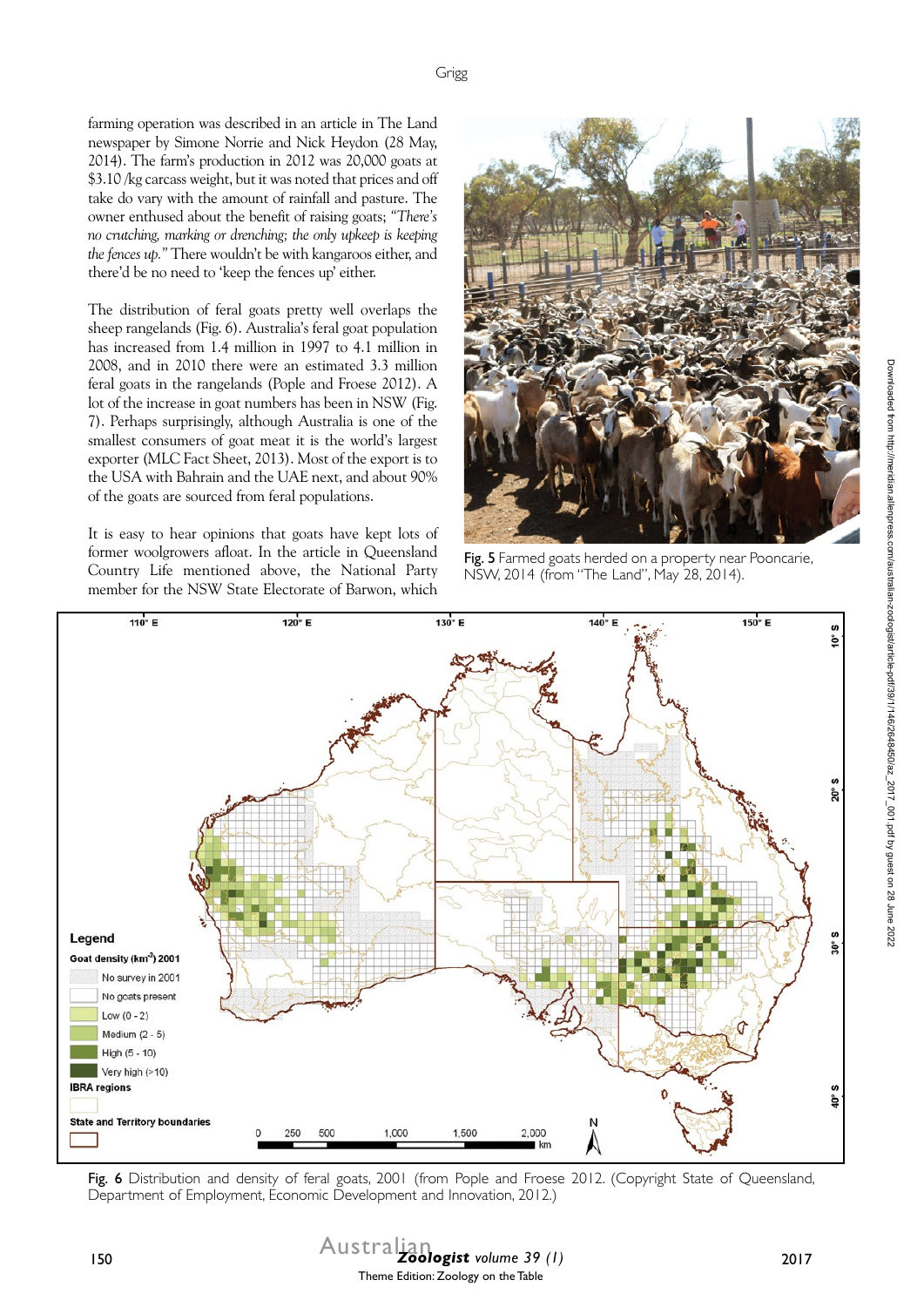

Fig. 7 Feral goat numbers in four States from 1984-2011 (from Pople and Froese 2012). (Copyright State of Queensland, Department of Employment, Economic Development and Innovation, 2012.)

includes Bourke, Walgett and Broken Hill, and covers about the top left hand quarter of NSW, is quoted as recognising the importance of goats in '*holding together many communities in the region*'.

And yet there is a *Threat Abatement Plan for Competition and Land Degradation by Unmanaged Goats*, that is, by feral goats. Isn't it ironic, and concerning, that a major and growing industry in what was once called 'the sheep rangelands' is now based on an animal that is known to be an environmental hazard. According to the Background Document to the TAP (Threat Abatement Plan) "*Competition and land degradation by feral goats are listed as a key threatening process under the Environment Protection and Biodiversity Conservation Act 1999 (EPBC Act). Of the threatened species listed under the EPBC Act, unmanaged goats are considered a threat to 8 species of birds, 3 mammals, 1 insect and 44 plant species, with 2 of the plants (*Acacia unguicula *and a* Pultenaea *species) considered critically endangered (see Appendix A of the current TAP)*."

The three threatened mammals are rock wallabies, but at what densities do goats pose a threat to kangaroos? The focus of the TAP is on 'unmanaged goats', but they comprise by far the bulk of the populations, and by far the bulk of goats exported. And it is worth noting that there is no control over goat stocking rates on private land, which the 'managed goats' are unable to depart from when pastures fail in dry conditions. The onset of dry conditions often catches properties carrying more sheep or cattle than is reasonable; the same will happen with goats. It is easy to feel sorry for land owners whose support from wool growing has collapsed, and easy to understand their enthusiasm for taking the opportunity goats present. However, experience both overseas and here suggests that goats will eventually push the 'sheep' rangelands yet another step towards being a seriously unproductive desert. It is not hard to see goats outcompeting kangaroos, and kangaroos themselves may become under serious threat when and where goat populations are high.

The second major threat is something called cluster fencing. I don't know how many of you have heard of cluster fencing, but there is a large and growing trend towards controlling wild dogs by a few properties combining resources and/or applying for funds to fence off a cluster of properties, maybe 10 properties; one of them is as large as 40 properties. The aim of it is to control wild dogs but the fences are kangaroo-proof as well (Fig. 8) and it has been pointed out that they will make it much easier to manage kangaroos too. The management technique for kangaroo management is not indicated, and people in the kangaroo industry are apparently not very happy about it, as you can imagine.

So, I think these are two major threats to Australia's rangelands. Already damaged by more than 100 years of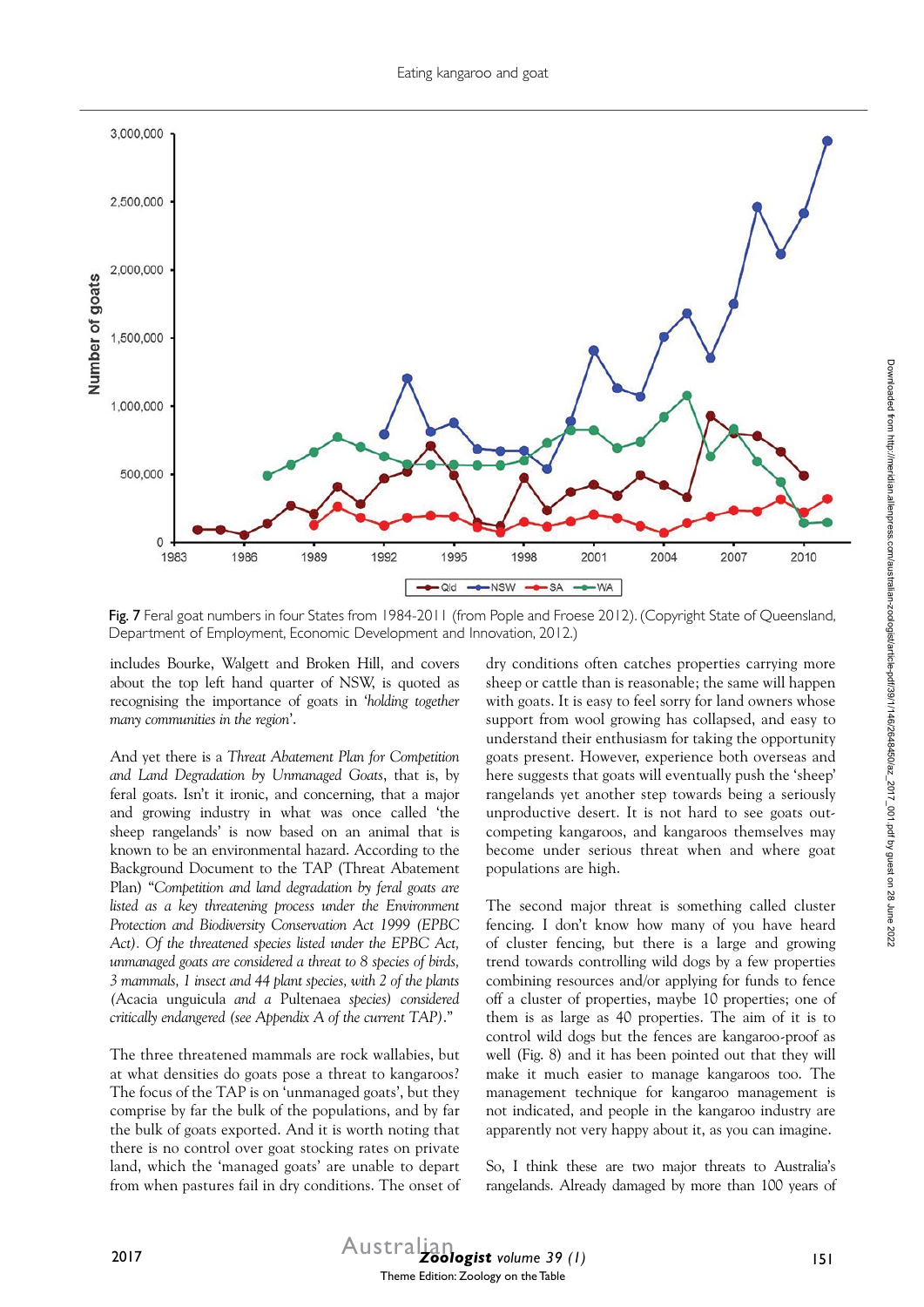

Fig. 8 A predator control fence; part of a cluster fencing project near Morven, Queensland. The people are both inside the fence, which is not dug into the ground but has a well sprung apron at ground level on the outside. (Photo Tony Pople).

intensive grazing by sheep, instead of the kangaroo-led recovery I hoped for it seems we will have a goat-led further deterioration such as happened around the Mediterranean.

With these new threats added to the old ones, is there any future for the concept of 'sheep replacement therapy for rangelands'? Well, who knows? There are plenty of kangaroos, certainly enough to form the basis of a sustainable industry at a much higher level than at present. The current low harvests are a reflection of low prices for the meat. Could the price of kangaroo meat ever get high enough to encourage graziers, landowners, to see kangaroos as a resource rather than a pest, and favour kangaroos over goats? Well, a couple of years ago I saw in a newspaper a report that our swimming team in Japan was having trouble finding meat about which they could be certain contained no

#### **References**

**Ampt, P., Baumber, A.** 2010. *Building Cooperation and Collaboration in the Kangaroo Industry: Towards a role for landholders*, RIRDC Publication No. 10/013, (pp. 1 - 138). Barton, ACT, Australia: Rural Industries Research and Development Corporation. (pdf in kangaroo folder).

**Cooney, R., Baumber, A., Ampt, P. 2008)** A Co-op for Kangaroos: Involving Landholders in Kangaroo Management. *15th Biennial Australian Rangeland Society Conference ARS 2008*, Australia: Australian Rangeland Society.

**Cooney, R. 2009.** Landholder collaboration in wildlife management: models for landholders to share benefits from kangaroo harvesting. Rural Industries Research and Development Corporation, Canberra, Australia.

additive or supplement that would lead to a positive result from a drug test. This apparently is a big issue. And the article reminded me yet again of my frustration that nobody has ever made a really serious effort to market kangaroo meat as a niche product directly to the sort of people who might best benefit from it, people recovering from cardiac surgery, for example, or who are at risk of heart problems, because it is a healthy, low fat, high protein meat. That would be a big market. And what is the potential of marketing kangaroo meat to athletes wanting access to good, high-quality red meat without the saturated fat complication? What a strong marketing tool it would be to advertise Aussie athletes as being powered by kangaroo. I think that quite appealing. What about footballers? Maybe somebody should suggest that to Jarryd Hayne. I see he's not doing quite so well lately. Perhaps somebody should send him over some kangaroo.

So perhaps there is still some potential for getting a conservation benefit from harvesting kangaroos, unless of course the goats win. And for those among you thinking that I must be a really hard bastard to argue in support of harvesting kangaroos, please note that I flew aerial surveys of kangaroos for 30 years and the thrill of seeing kangaroos bounding about in their natural habitat has never left me. And if harvesting some of them humanely, taking the top off a population which will otherwise lose many from starvation in the next drought, could also be assisting land owners to lower stock densities and reduce total grazing pressure while improving their bottom line, that would be wildlife and landscape management of which Australians could be proud.

### **Acknowledgements**

I am grateful to Dan Lunney for being a very good sounding board and a source of encouragement and constructive feedback over many years.

**Department of the Environment, Water, Heritage and the Arts. 2008.** *Background document for the threat abatement plan for competition and land degradation by unmanaged goats*, DEWHA, Canberra.

**Department of the Environment, Water, Heritage and the Arts. 2008.** *Threat abatement plan for competition and land degradation by unmanaged goats*, DEWHA, Canberra.

**Grigg, G. C. 1987.** Kangaroos- a better economic base for our marginal grazing lands? *Australian Zoologist* 24(1):73-80.

**Lunney, D. and Grigg, G. (eds). 1988.** *Kangaroo harvesting and the conservation of arid and semi-arid lands*. Special Edition of *Australian Zoologist* 24: 121-93.